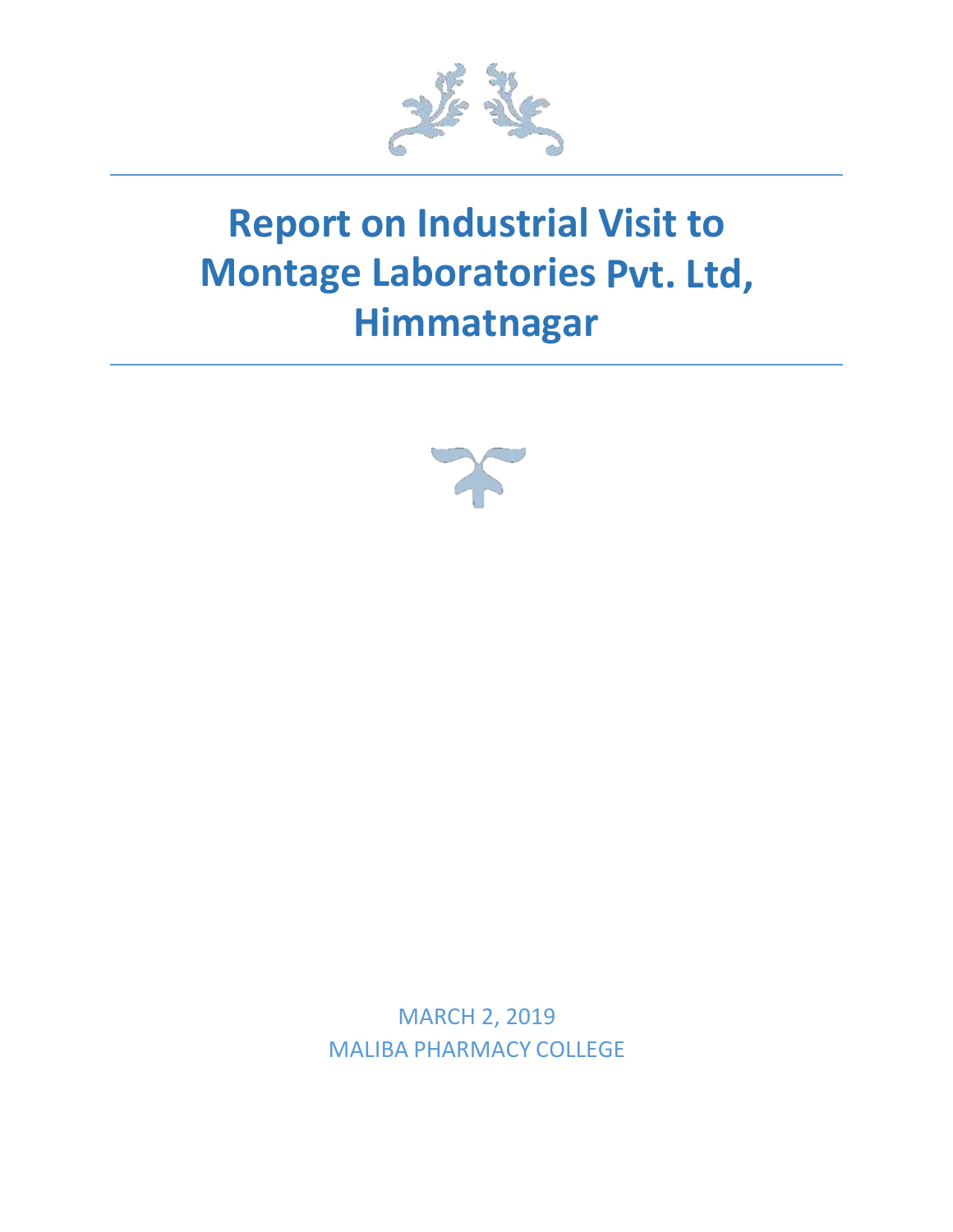| JIIII WAI.                      |                                                  |
|---------------------------------|--------------------------------------------------|
| Date of visit                   | March 2, 2019                                    |
| Place of visit                  | Montage Laboratories Pvt.<br>Ltd, Himmatnagar    |
|                                 |                                                  |
| Coordinators from college       | Dr. Furqan Maulvi,                               |
| Approved by                     | Dr. Shailesh A. Shah, Principal                  |
| Participating students          | 68 students of 8 <sup>th</sup> semester B. Pharm |
| Accompanying faculty<br>members | Mr. Amit Chaudhary                               |
| Coordinators from industry      | Shrenik Shah                                     |

## **Report on Industrial Visit to ACG Associated Capsules Pvt. Ltd, Shirwal.**

The Educational visit to Montage Laboraties Pvt. Ltd was organized by Maliba Pharmacy College on 2<sup>nd</sup> March 2019. 68 students of 4<sup>th</sup> year B.Pharm and 1 faculty member actively participated in the visit, which was successfully coordinated by Dr. Furqan Maulvi. We started our journey at 11:30 PM from Surat and reached Montage Laboratoriesat 9:30 AM.

After reaching at the industry, 68 students were divided into the 7 groups containing around 10 students in each group. Then we entered into industry to see the sterility testing of the manufactured parenteral products. There we got the brief introduction about the procedure followed and the equipments that are being used to carry out the sterility testing. From there we headed towards ampoules sealing department where we saw the actual procedure employed in sealing of ampoules. Afterwards we moved towards the inspection section where we learned how ampoules are qualified for packaging. Any uneven sealed ampoules were rejected and the rest of ampoules are carried forward for packaging. The carry forwarded ampoules are then send to the printing area where each and every ampoule glass is printed with the company's logo. After successful printing the ampoules are packed manually. The company also gave the brief about their new hormonal parenteral plant, starting soon.

We left from the plant at 2:30 PM and reached Surat at 10:30 PM. For the Industrial visit we left Surat at 11:30PM on  $1<sup>st</sup>$  March and reached Himmatnagar at 9:30 AM on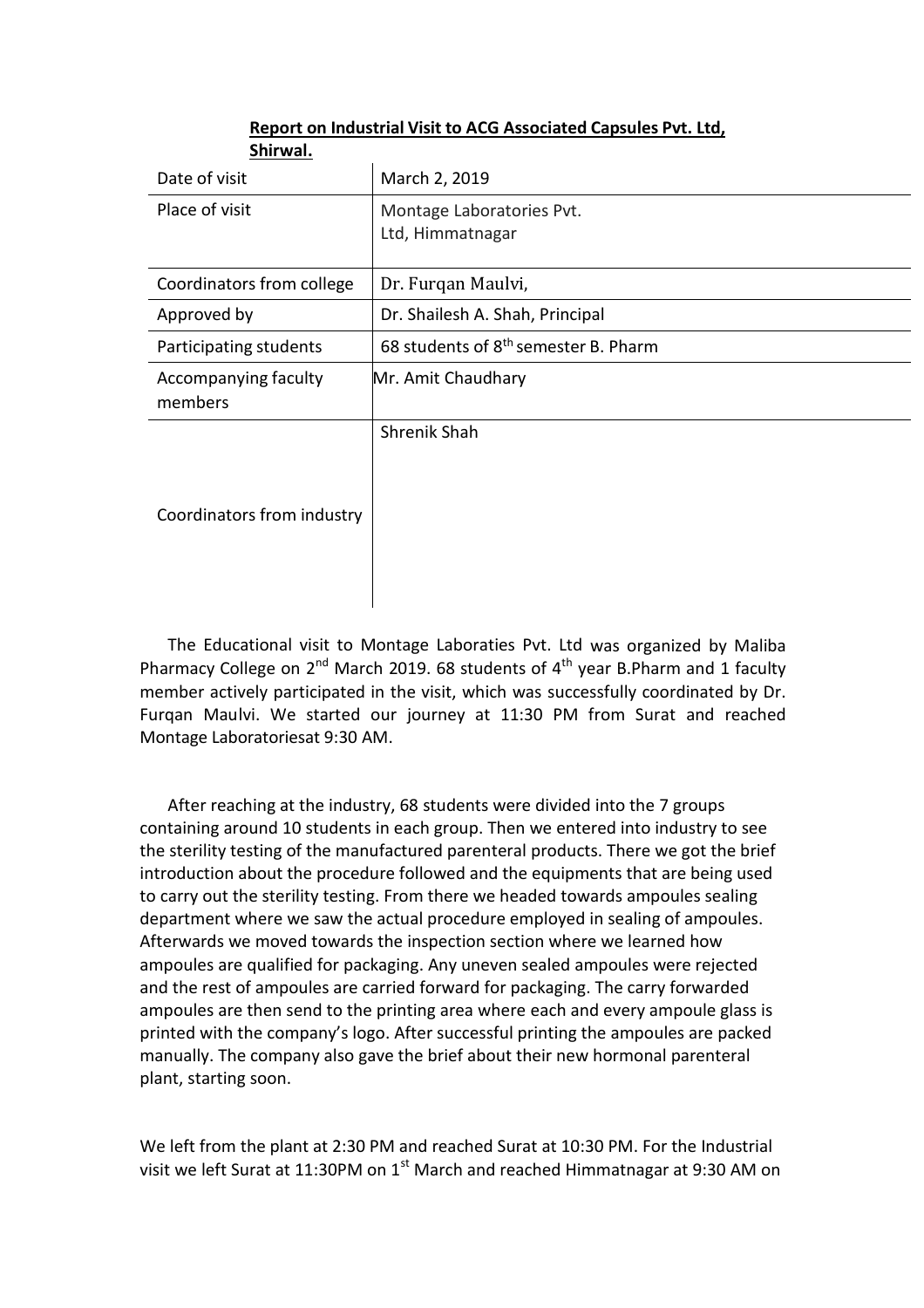2<sup>nd</sup> March.

 **Prepared By: B. Pharm students (4th year) Date: 14th March 2019**